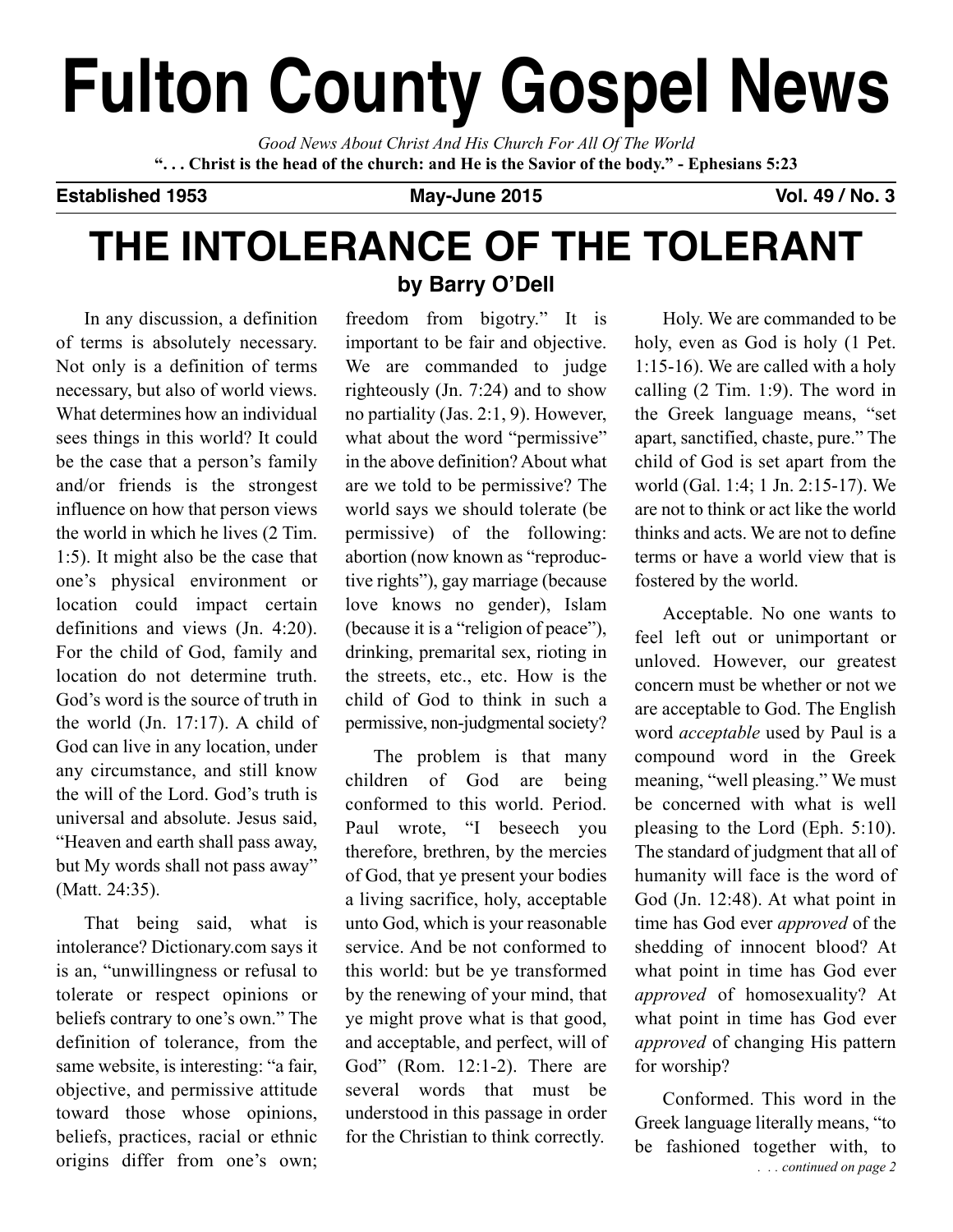### **fUlTon coUnTY GoSPel neWS** USPS Publication #211780

. . . is a Periodical publication issued monthly by the church of Christ at Third and Bethel (P.O. Box 251), Mammoth Spring, AR 72554-0251. **POSTMASTER: Please mail all changes of address to the above address.**

FCGN is mailed free of charge to any who care to receive it. We will be happy to add any names to the regular mailing list. If you send in a name we must have a complete address, including number and street name, or RR. or HCR number, plus box number, or a P.O. Box number and the **NINE DIGIT ZIP CODE.** This paper is supported by voluntary contributions for which we are grateful. Financial information will be furnished upon request. **Mail all address corrections or manuscripts to:**

#### **fUlTon coUnTY GoSPel neWS** P.O. Box 251 Mammoth Spring, AR 72554

|  | Website  www.fultoncountygospelnews.org |
|--|-----------------------------------------|
|  |                                         |
|  |                                         |

### *. . . continued from page 1*

fashion alike, to conform to the same pattern." God's child is not to look like the world. God's child is not to think like the world. However, in our society, if you buck the current trends you are labeled as a "hater" or a "bigot." You are considered "behind the times" if you stand against any of the sinful activities listed above. The world is constantly trying to squeeze us into a mold it has made.

Transform. We get our English word *metamorphosis* from the Greek word found here. It is defined, "to transfigure, to change one's form." This same word is used of Jesus when He was transfigured as recorded in Matthew 17:2. How does the Christian make this metamorphosis? Paul wrote, " . . . by the renewing of your mind . . . " (Rom.

12:2). As stated in the beginning of this article, one's thinking can be fashioned by many different factors and the child of God understands this. Even Jesus warned the apostles of this by saying, "Take heed and beware of the leaven of the Pharisees and of the Sadducees" (Matt. 16:6). He was telling them not to be influenced by the teachings of those two groups. The child of God today must beware of the leaven of the world.

The Supreme Court of the United States began hearing arguments concerning homosexual marriage on Tuesday, April 28, 2015. A ruling on their hearings should be made sometime later this year. Statistics show that most of the Millennial Generation supports same-sex marriage (62%). Two of the current Justices, Ruth Bader Ginsburg and Elena Kagan, have already performed same-sex marriages. Justice Sonia Sotomayor has already stated that people should be allowed to marry whoever they want to marry. There are even "Christian" groups who are pushing this agenda. One of the most vocal groups on the internet is Gay Christian Network. Sadly, there are those who are members of the Lord's church who are attempting to advance the cause of the homosexual community. We are all inundated with the "fact" that things are changing and that the world is different than it used to be. What is the child of God to do?

Know the revealed will of God. God has spoken to us through His Son (Heb. 1:1-2). If we do not know what God's word says we will be susceptible to many false claims. We have access to "the faith which was once delivered unto the saints" (Jude 3). We must stand fast on the word of God (Eph. 6:13).

Expose the darkness with the light of God's word (Eph. 5:11). It is not enough to know what sin is. We must also expose it for what it is. Sin will separate people from their Creator for all eternity! Are we to "tolerate" sin because we love people and don't want them to feel rejected? Is it better to allow people to live in and be lost in sin?

Understand the nature and origin of temptation and sin. James is very clear on this issue. God does not tempt us to sin. Temptation comes from our own lusts when we are drawn away or bated. When we give in to temptation, sin is the result (Jas. 1:13-15). Do not misunderstand the nature and origin of temptation and sin (Jas. 1:16).

Treat all people with love and concern. We are to speak the truth in love (Eph.4:15). Loving someone does not mean not offending them. Jesus' message about sacrifice and priorities caused the rich young ruler to walk away (Mk. 10:22), even though Jesus loved him (Mk. 10:21). His love for this wealthy young man did not prevent Jesus from speaking the truth. Our love for souls will not tolerate sin in our lives or in the lives of others. Jesus said, "I am come that they might have life, and that they might have it more abundantly" (Jn. 10:10).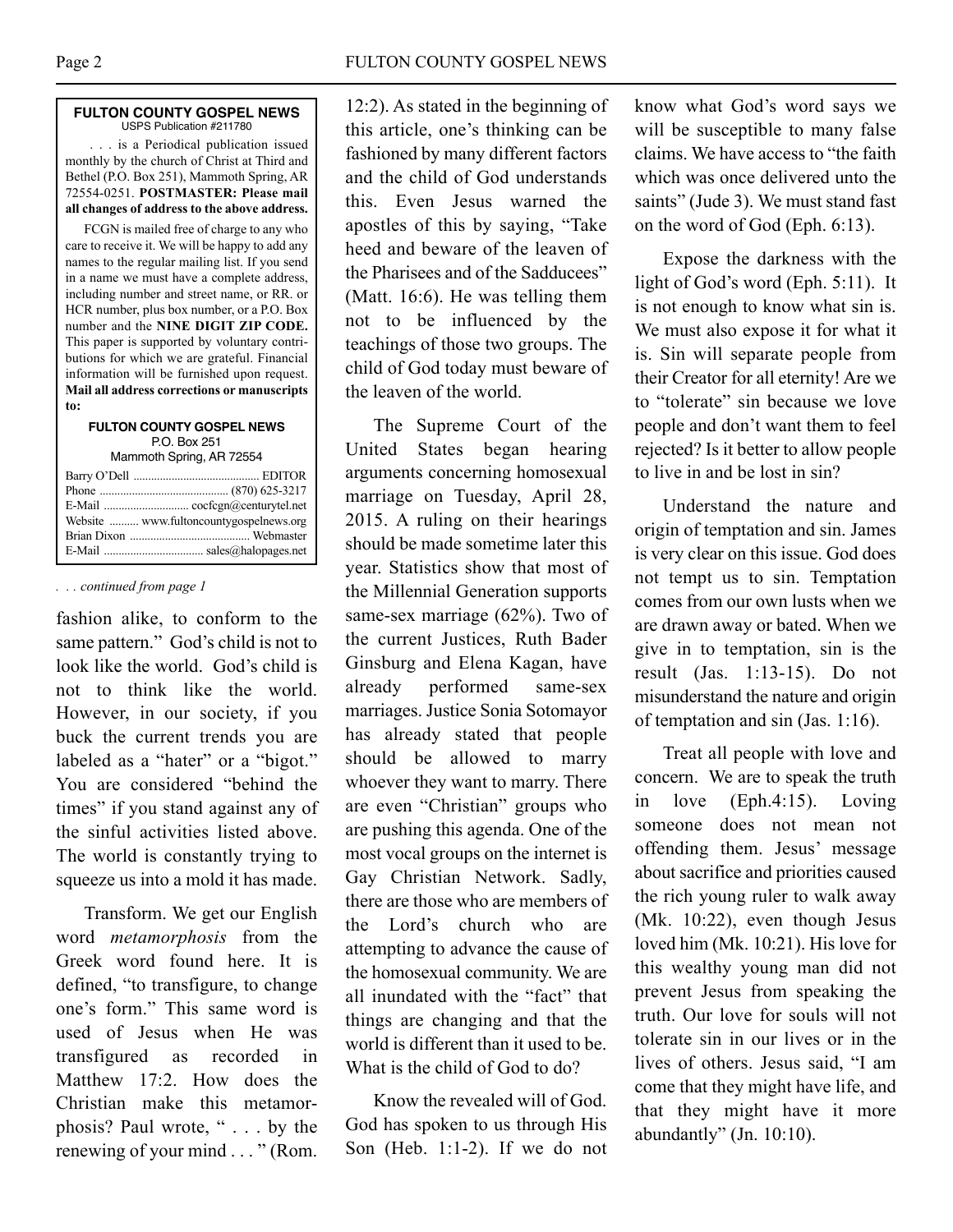## **JeSUS WaS InToleranT**

It has become cliché to say that "The only modern virtue is complete tolerance." This is a sad but true saying in our age. Most of the liberals in religion would argue that "God is love, and since He loves everyone, He wants people to accept all behaviors." The blanket of God's love as acceptance gets thrown onto too many discussions that contain moral absolutes.

The fact of Scripture is that God is intolerant of certain things. One should hasten to admit that God is love (1 Jn. 4:8). Without His grace and mercy, no person could expect to have eternal life. Paul wrote, "For the grace of God that bringeth salvation hath appeared to all men, Teaching us that, denying ungodliness and worldly lusts, we should live soberly, righteously, and godly, in this present world" (Titus 2:11- 12). That being the case, there are things that God, in His holiness, cannot tolerate.

*God does not tolerate sin*. Ezekiel 18:4 says, "Behold, all souls are mine; as the soul of the father, so also the soul of the son is mine: the soul that sinneth, it shall die." One crucial aspect of humankind's salvation is the fact that Jesus died for our transgressions. 1 Corinthians 15:3 reads, "For I delivered unto you first of all that which I also received, how that Christ died for our sins according to the scriptures." This should convict a

### **by Johnny o. Trail**

person of the horrible nature of sin. All of the pain that He endured at Calvary was for the redemption of lost humankind. Our sins nailed Him to the cross, and His love kept Him there until the opportunity for the salvation of man was made available.

*God is intolerant of the impenitent*. Jesus demanded the repentance of lost humanity. Repentance is the antithesis of tolerance. Jesus commanded, "I tell you, Nay: but, except ye repent, ye shall all likewise perish . . . I tell you, Nay: but, except ye repent, ye shall all likewise perish" (Lk. 13:3, 5). God expects all people to repent (Acts 17:30). Some aspects of repentance might be more difficult than others, but God still expects the repentance of those who would be truly converted to Christ.

*Jesus was intolerant of religious hypocrisy*. A loving Christ was very harsh regarding the behavior of the Pharisees of His age. Jesus calls the religious leaders of His age "hypocrites" some seven times in Matthew 23 (vs. 13, 14, 15, 23, 25, 27, and 29). From this, one might believe that Jesus was a *Pharisee-phobe*. No, He loved these people, but He told the truth about their ungodly ways!

*Jesus was intolerant of those who made sinful gains in the name of religious service*. When Jesus cleansed the temple, He

expelled people who made dishonest gain in the name of providing monetary exchanges so worshippers could provide animals for sacrifice. John recorded, "And found in the temple those that sold oxen and sheep and doves, and the changers of money sitting: And when He had made a scourge of small cords, He drove them all out of the temple, and the sheep, and the oxen; and poured out the changers' money, and overthrew the tables; And said unto them that sold doves, Take these things hence; make not my Father's house an house of merchandise"  $(Jn. 2:14-16).$ 

*Jesus was intolerant of religious error*. When He contacted the Samaritan woman, He engaged her in a discussion about a religious controversy that existed between the Jews and the Samaritans. He asserted the truth regarding the appropriate place of worship, and He provided the standard that God expects among those who draw near to Him. Jesus said, "Woman, believe me, the hour cometh, when ye shall neither in this mountain, nor yet at Jerusalem, worship the Father. Ye worship ye know not what: we know what we worship: for salvation is of the Jews. But the hour cometh, and now is, when the true worshippers shall worship the Father in spirit and in truth: for the Father seeketh such